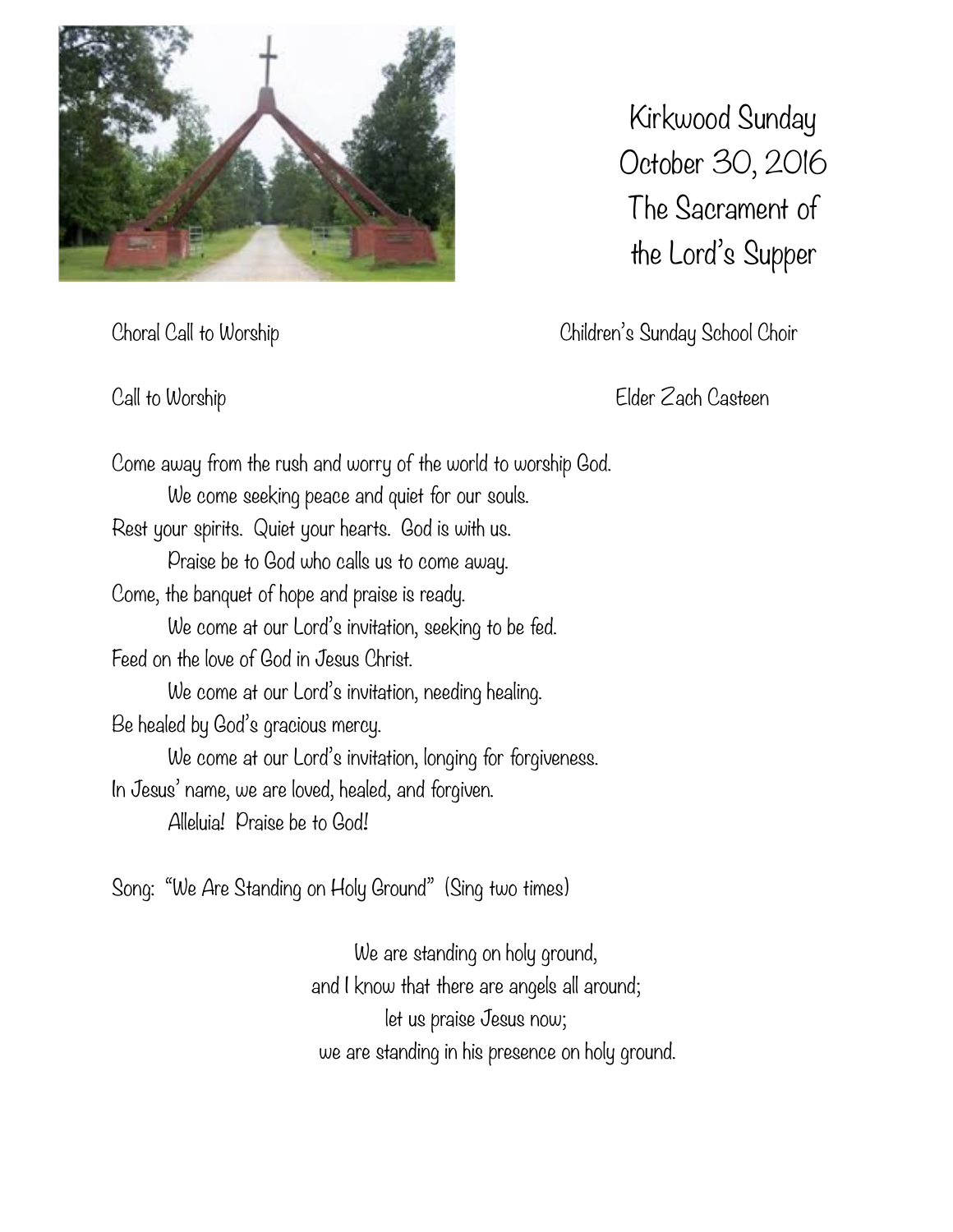A Prayer of Confession and Preparation for Coming to the Lord's Table

 My Lord Christ, I have fallen; I would gladly be strong. For this purpose you have instituted the sacrament, that with it we may rekindle and strengthen our faith and be helped. Therefore, I am to receive it. Behold, Lord, it is your Word. My weakness and failings are known to you. You yourself have said: Come unto Me, all who labor and are heavy laden, and I will give you rest. I now come to be helped. Amen.

Response "Spirit of the Living God"

Spirit of the living God, fall afresh on me. Spirit of the living God, fall afresh on me. Melt me, mold me; fill me, use me. Spirit of the living God, fall afresh on me.

Children's Sermon

Special Music Children's Sunday School Choir

Prayer for Illumination

 Gracious and patient God, as we come to you this day, we are mindful of the many ways in which we have so easily turned our back on you. Turn us around again, O Lord. Open our hearts and our spirits to receive your holy Word that we may again walk in the path of true discipleship.; through Jesus Christ, the Word made flesh. Amen.

Epistle Lesson: Philippians 4:4-9 Elder Zach Casteen

Gospel Lesson: Matthew 6:19-21, 24-34

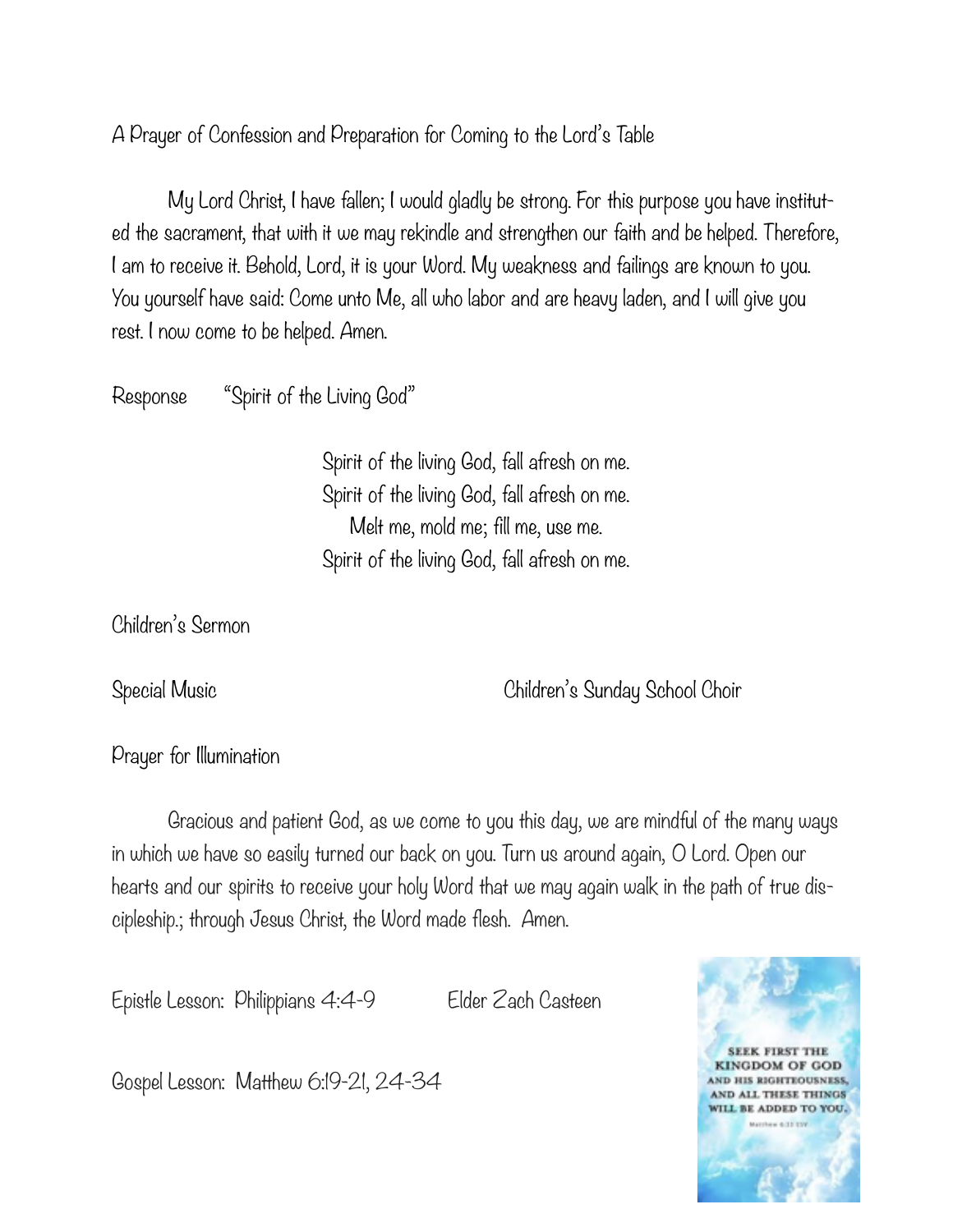## Sermon The Stewardship of All of Life: In God We Trust

A Tes-

Our

timony to God's Providential Care

world has fallen into sin; but rebellion and sin can never dethrone God. He does not abandon the work of his hand; the heavens still declare his glory. He preserves his world, sending seasons, sun, and rain, upholding his creatures, renewing the earth, directing all things to their purpose. He promised a Savior; now the whole creation groans in the birth pangs of a new creation.

Our world belongs to God not to us or earthly powers, not to demons, fate, or chance. The earth is the Lord's!

God directs and bends to his will all that happens in his world. As history unfolds in ways we only know in part, all things from crops to grades, from jobs to laws— are under his control. God is present in our world by his Word and Spirit. The faithfulness of our great Provider gives sense to our days and hope to our years. The future is secure, for our world belongs to God.

(Taken from A Contemporary Testimony of the Christian Reformed Church)

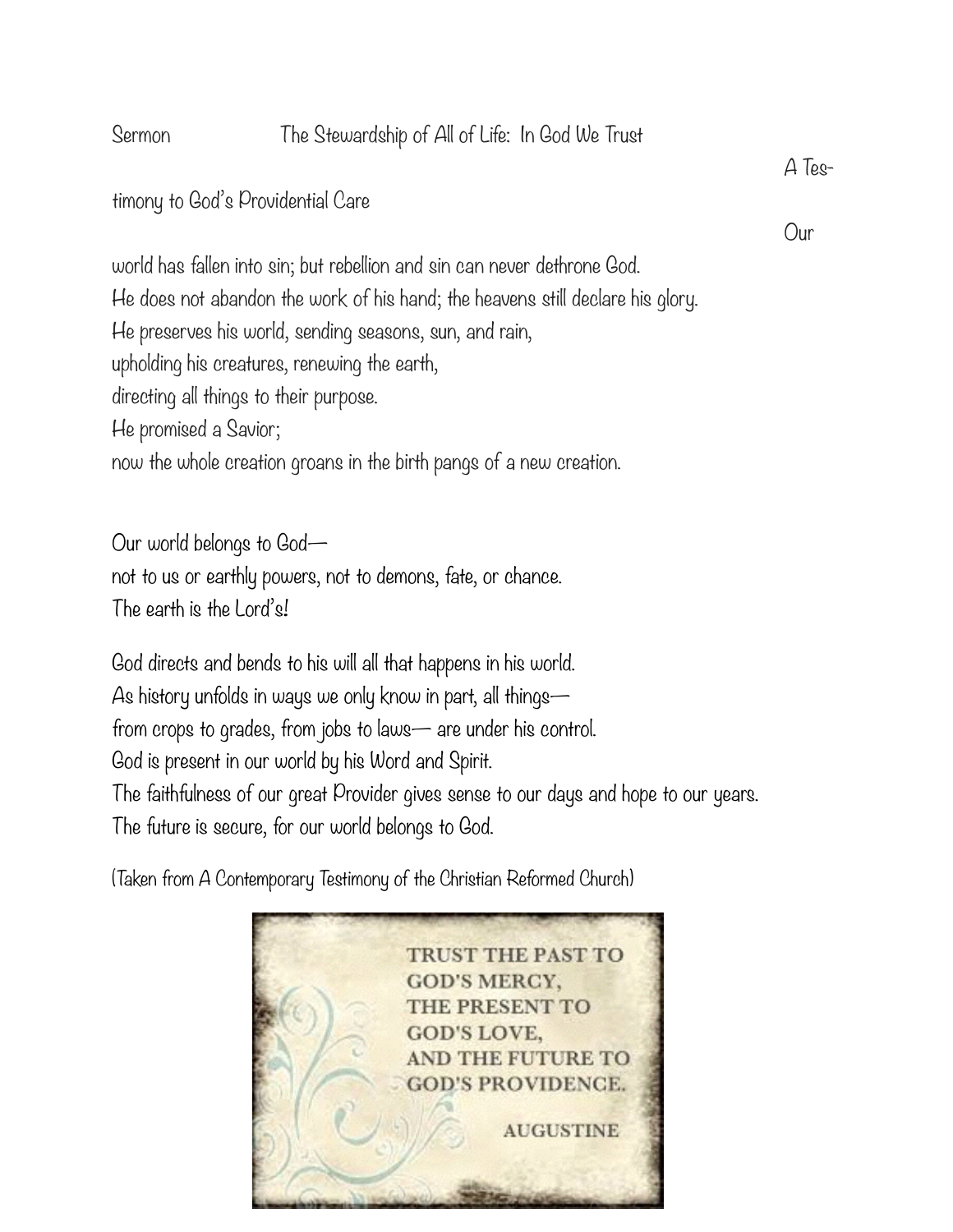Song of Preparation for the Lord's Table "Jesus Loves Me"

 Jesus loves me! This I know, for the Bible tells me so. Little ones to him belong. They are weak, but he is strong. Yes, Jesus loves me! Yes, Jesus loves me! Yes, Jesus loves me! The Bible tells me so.

 Jesus loves me! This I know, as he loved so long ago, taking children on his knee, saying, "Let them come to me." Yes, Jesus loves me! Yes, Jesus loves me! Yes, Jesus loves me! The Bible tells me so.

The Sacrament of the Lord's Supper

 We will stand in a circle to serve and receive the bread and the cup. You are invited to tear a piece of bread and dip in the cup. As you offer the bread and cup to your neighbor, you may say something such as, "The body and blood of Christ for you." A good response is, "And also for you."

Think on these things as the bread and cup are being passed:

 As I take the bread, I remember to thank God that Christ took up a human body, that he was tempted just as I am, that he was willing to suffer for me, that he lived a hard life in a poor family, that he was willing to be misunderstood.

 As I take the cup, I remember to thank God that Jesus poured out his blood for me, that he saves me from the guilt of my sin, that he sets me free from the power of sin, that I now have the righteousness of Christ, that I will live and reign with Christ forever.